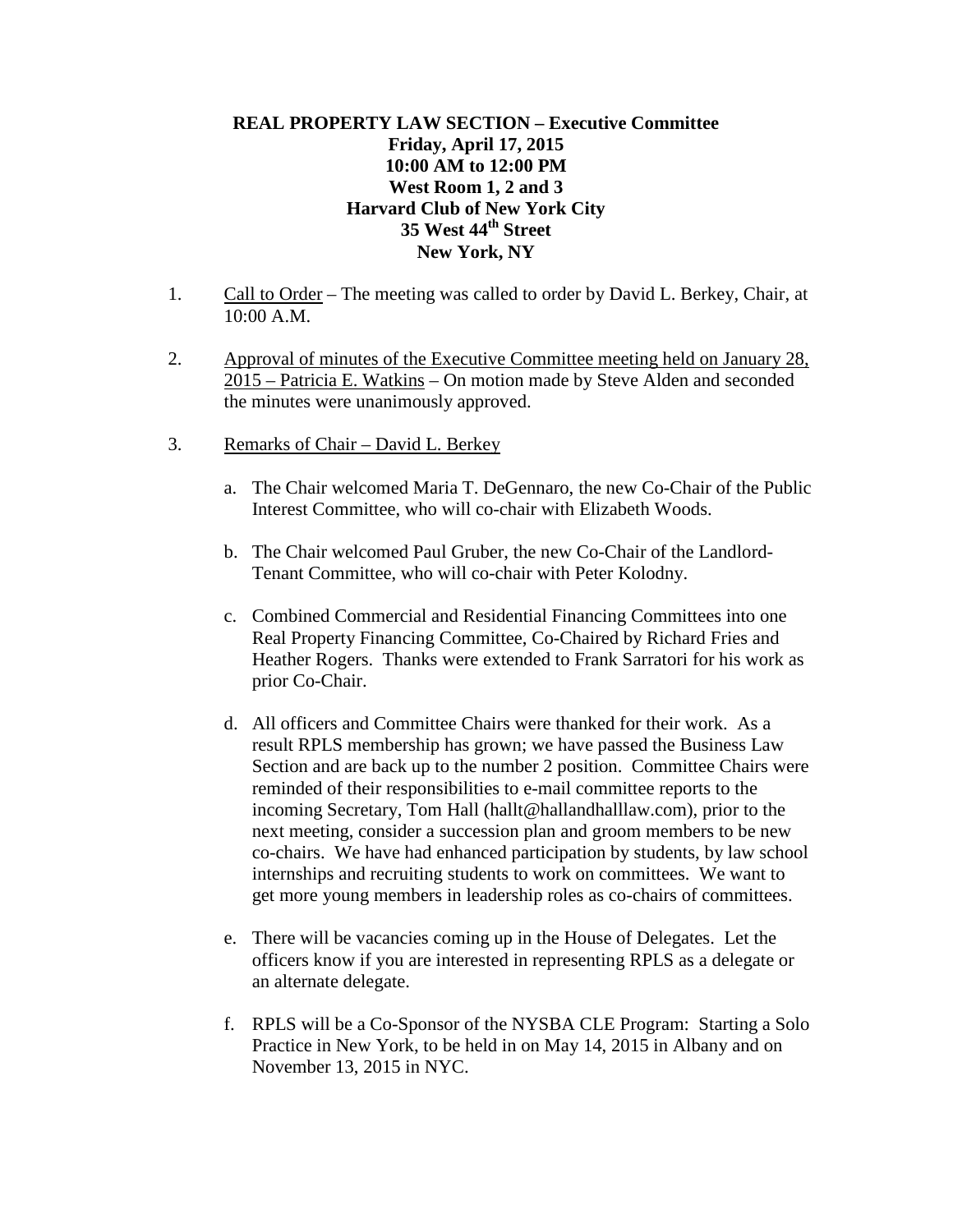- g. The updated Real Property Law Section Brochure is complete, which includes summaries of all the committees. Amy can provide copies by email, in pdf form or hard copy form for distribution.
- h. The following items were referred to Committees for review and input: Title and Transfer is to look into a concern about County Clerks' refusing to accept the modified RP-5217 Equalization and Assessment forms for real property deed transfers; the Legislation Committee is to review the Trust and Estates Law Section proposal for technical amendments to the power of attorney statute; the Legislation and Construction Committees are to review and advise if RPLS should support City Bar Construction Committee report on public procurement reform.
- i. Congratulations and thanks were extended to Susan M. Scharbach and Michael P. Stevens (Co-Chairs) and Andy Posil member of the Website and Electronic Communications Committee on the April 6 launch of our RPLS Community. The current listserv will end on April 24. FAQs have been posted with links. After logging in the first time, you are in. There are three current RPLS communities: General (like the listserv); Condo & Coop; and Executive Committee. There is also an app for smart phones. You can elect to receive messages either in "real time" or "once a day."
- 4. Meetings Reports
	- a. Leon T. Sawyko reported that during the 2015 Annual Meeting RPLS seminars and committee meetings were well attended. Upcoming meetings are July 16 to 19 for the Summer Meeting, October 16 for the Fall Executive Committee Meeting and April 15 for the Spring 2016 Executive Committee Meeting.
	- b. Mindy Stern reported that there are 64 attorneys, and 111 total registered attendees for the 2015 Summer Meeting at the Basin Harbor Club & Resort on Lake Champlain in Vermont. She thanked the Executive Committee members for approving the discounts, which has resulted in 26 people who have never attended our Summer Meeting before. Rooms are sold out at the Basin Harbor Club, but other rooms are available in the area. The goal is to get 150 attendees. Now that we have first time registrants our work is not over – we need to be ambassadors to get the newbies to become active section members; we plan to assign Executive Committee members to act as mentors to the 'newbies.' Many interesting topics are planned – there is still one slot open for a 'hot topic.' A motion by John Hall to approve extension of the discounts to offsite venues was seconded and unanimously approved.
	- c. 2016 Annual Meeting Mindy Stern will report at a future meeting.
	- d. 2016 Summer Meeting Patricia Watkins will report at a future meeting.
- 5. Michelle H. Wildgrube reported that the last meeting of the House of Delegates was relatively calm. The biggest issue was the report on gun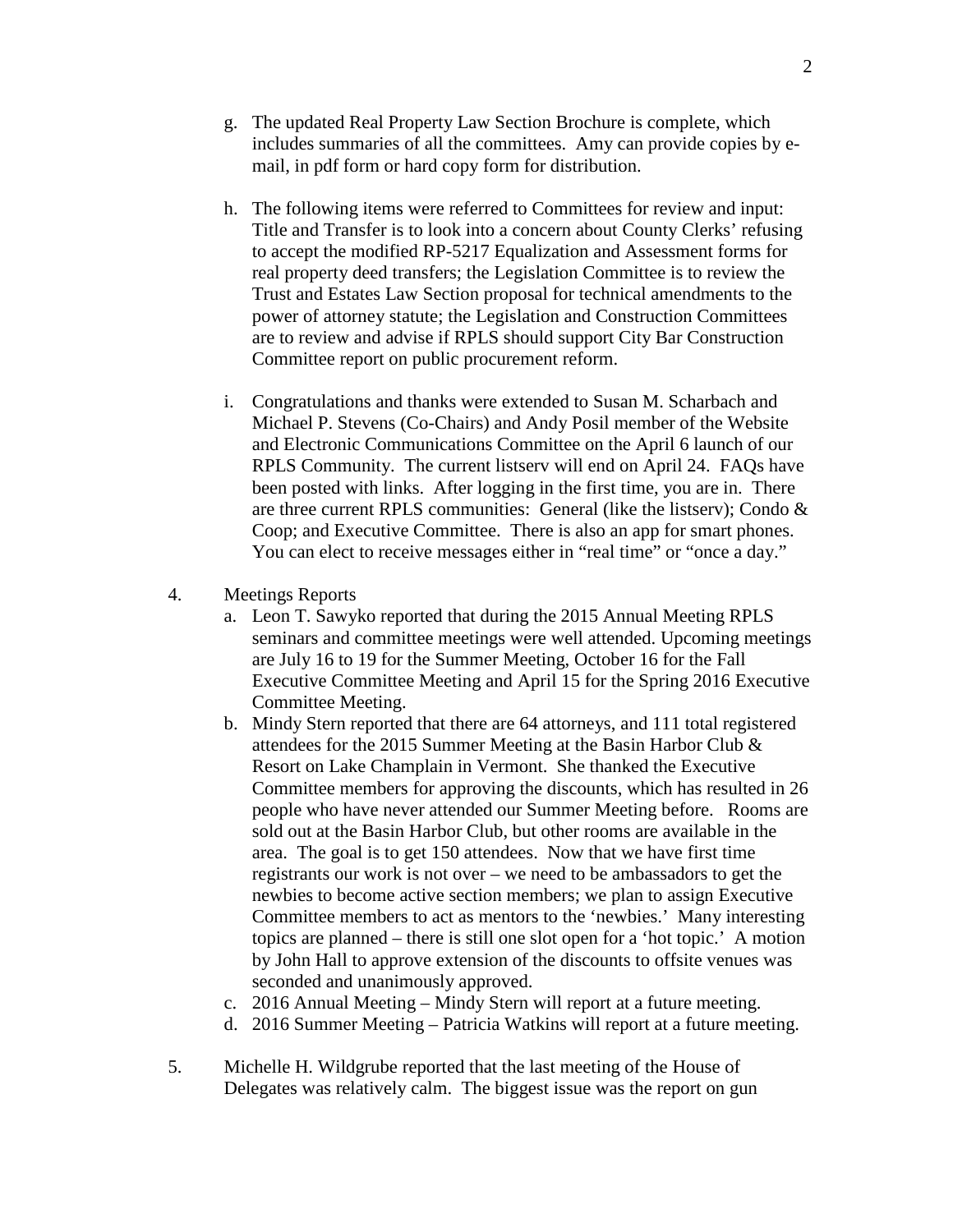violence, which was approved. Two hot issues, pro bono reporting and revising the bar exam, have been tabled. Other sections and the bar association administration are excited about how we are using our surplus. Ira Goldenberg reported that the 'big bar' is proud of the RPLS initiatives. Membership overall is down, so the fact that RPLS membership has gone up is significant. The Section Delegates Caucus is seeking to expand membership on the Bar Association's Executive Committee. Nothing will change with the 3-legged stool of CLE (Meetings/Sections/CLE Department.) New guidelines have been adopted regarding commenting on legislation – if there is a controversy between two sections the issue will be reviewed by the President of the Association. If the President is unable to resolve the controversy, the matter will then go to the Executive Committee to review.

- 6. Section Projects and Initiatives
	- a. Spencer Compton reported that our 2014 surplus was \$14,900+, which added to our surplus of \$148,000+ and gives RPLS current surplus funds of \$163,000+. We should continue to come up with ways to spend the surplus in order to increase membership. We have earmarked funds for scholarships and grants. Surplus also can be used to subsidize the cost of speakers. Commercial Leasing has requested funds to pay airfare and hotel expense for a speaker at the June committee meeting. The officers approved this expenditure on the condition that all section members are invited to attend, rather than only members of that committee. This will be the new RPLS policy for all committees.
	- b. Tom Hall, reporting for the Task Force on Draft Insurance Department Regs, reported about the concern that the proposed regulations issued by Department of Financial Services (DFS) are inconsistent with and more restrictive than the statute with respect to the issue of multiple sources of business. The Task Force met with DFS about 6 weeks ago, and DFS advised that changes had been made to the proposed regulations but could not yet be shared, other than to say they create a "safe harbor" regarding multiple sources of business. The Task Force strenuously objected. The revised proposed regulations still have not been shared; Kevin Kerwin is keeping in touch with DFS.
	- c. Benjamin Weinstock reported that the Attorney Escrow Agent Task Force held one meeting several months ago and will pick it up again.
	- d. David Berkey reported that plans are being made to expand the Student Internship Program to Syracuse Law School next.
	- e. Harry Meyer, reporting for the Diversity Committee, said that RPLS is recognized as being active in diversity efforts.
	- f. Mindy Stern reported that we had no applicants for either of the RPLS scholarships this year, and we don't know if the problem is that the scholarships are too meager or the word just is not getting out.
- 7. Report of District Reps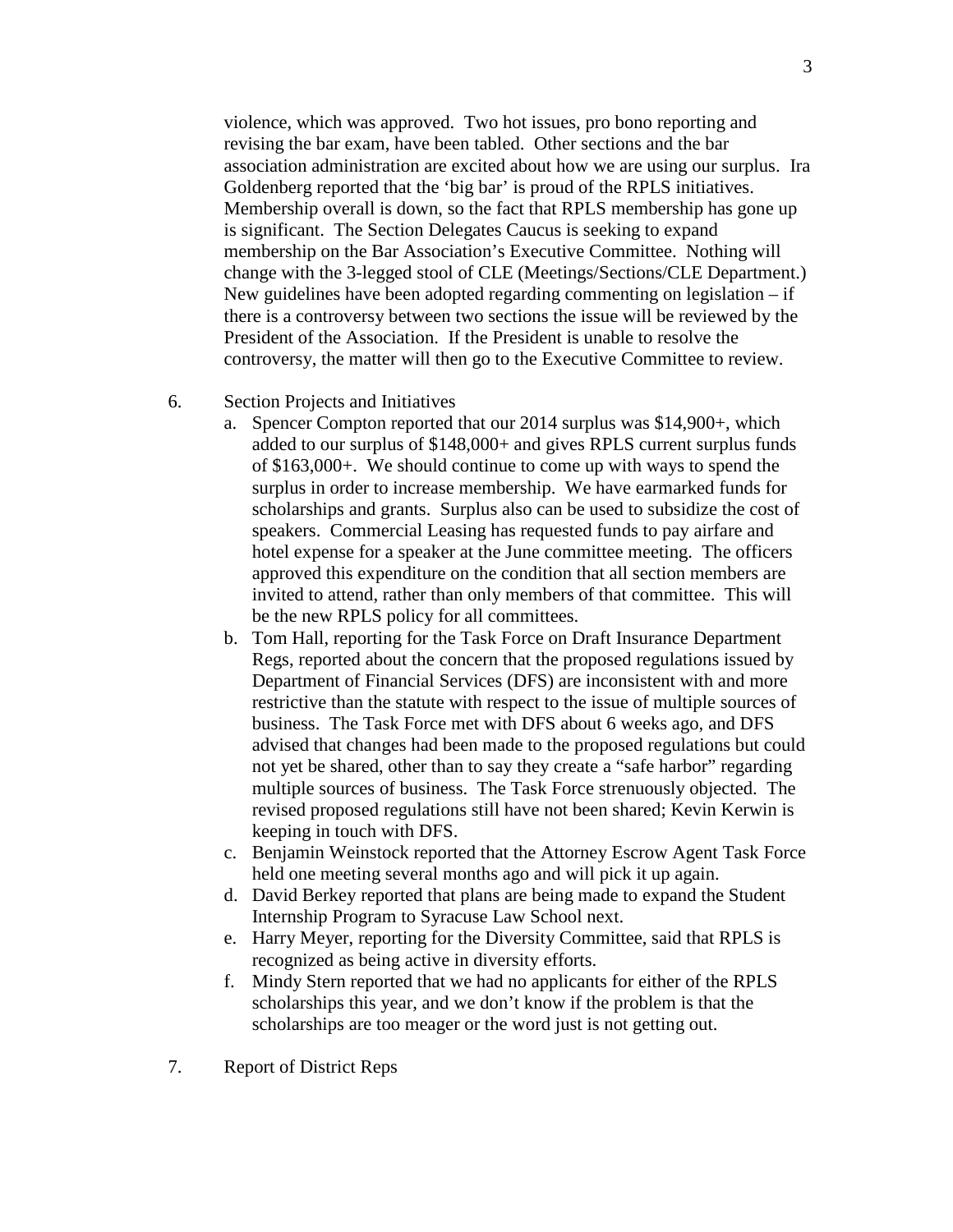- a. 1st District Nancy A. Connery reported that the District Reps are working on a brochure to provide to new members. Each committee is asked to provide a short, punchy description of what the committee is doing … something enticing that will encourage new members to become active with committee work. The descriptions should be sent to Nancy at [nconnery@shoeman.com.](mailto:nconnery@shoeman.com)
- b. 2nd District Nancy reported on Lawrence F. DiGiovanna's idea of putting up a table at local bar programs to share information about our RPLS. They wanted to do this at a recent program, but unfortunately the venue was not handicapped accessible so they could not participate. Amy will check to see if this problem could be resolved in the future if telephone access is made available in such venues.
- c. 3rd District Alice M. Breding reported that she has been contacting new members. She also attended a 'Meet the Sections' event at Albany Law School; the students she met knew nothing about our scholarships or our activities. She is planning a summer event.
- d. 4th District Michelle H. Wildgrube is working an event in conjunction with Alice Breding. She also plans to have a table for our section at the upcoming Schenectady Bar Association Annual Real Property Seminar.
- e. 6th District John E. Jones was present but had nothing to report at this time.
- f. 7th District Heather Rogers reported on behalf of Scott A. Sydelnik who is hosting an event on April 30 with the Young Lawyers Section – they will be offering  $\frac{1}{2}$  off membership to either the RPLS or Young Lawyers section.
- g. 8th District David C. Mineo had a table with handouts at the Erie County Bar's  $25<sup>th</sup>$  Anniversary Real Property Seminar. He is planning a social event for next fall.
- h. 9th District Nancy Connery reported for Lisa M. Stenson Desamours. They are planning a joint reception for their districts and contacting 'drop outs' to encourage them to rejoin the section.
- i. 10th District Daniel J. Baker attended a 'Meet the Sections' event at Touro Law School. It unfortunately was held in a location that got little traffic. Sandy Pomerantz reported that his efforts have resulted in at least four first timers registered to attend the Summer Meeting.
- j. 13th District Toni Ann Christine Barone has been reaching out to dropped members. She is working on a plan for a multi-night CLE for fall and wants to partner with the Young Lawyers Section. She participated in the internship program with St. John's Law School, and the intern has been offered a summer job. Harry Meyer suggested that an article about this be included in our journal.
- 8. Report of Standing Committees
	- a. Lawrence J. Wolk reported that all is fine with CLE. They are trying to get younger members involved. Karl Holtzschue advised that the need for written materials depends upon the program being presented. Sometimes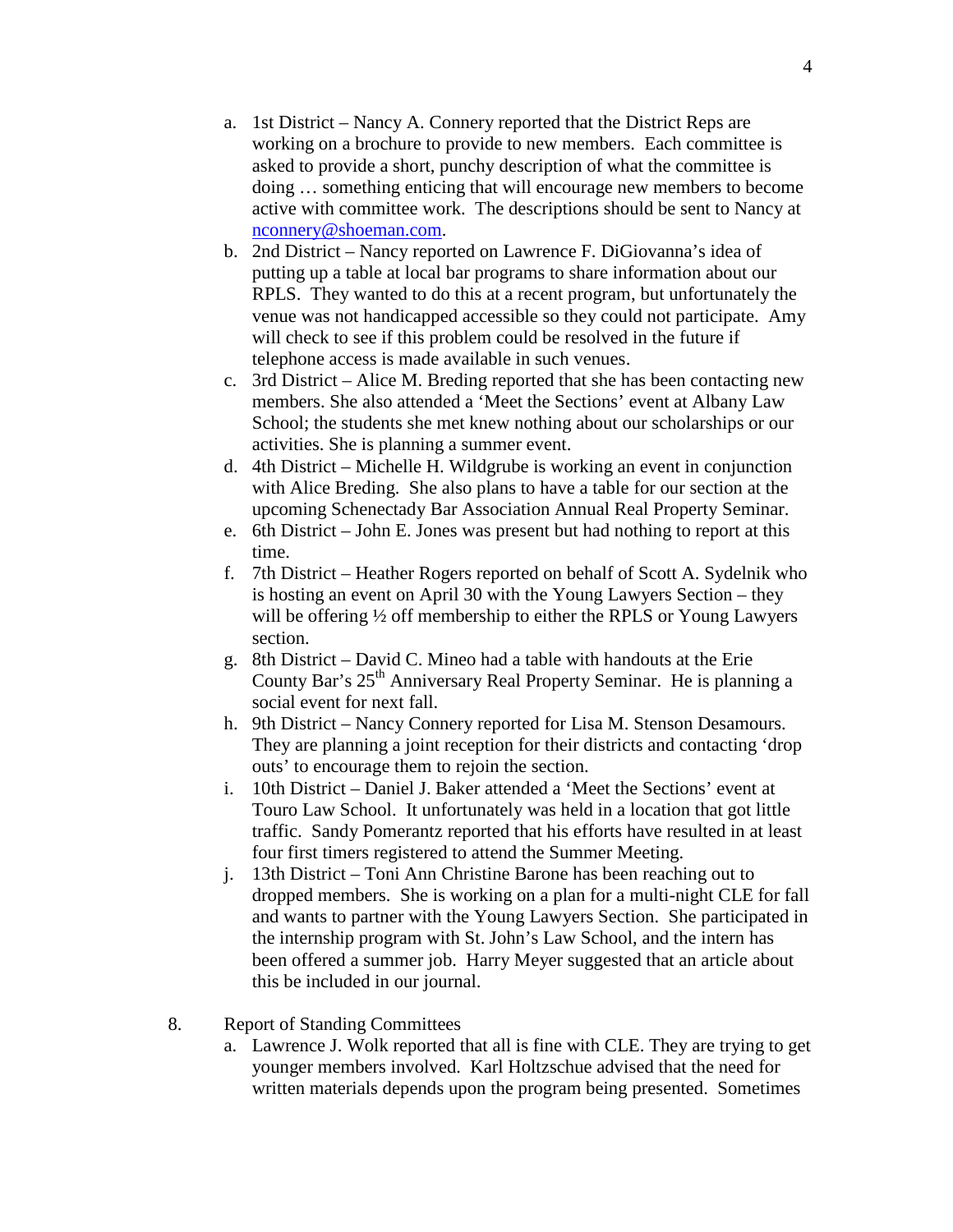it is important to have the written materials that are being covered in the seminar; he was skeptical about the CLE Notepad at first, but thinks it works well for many seminar programs and encouraged everyone to give it a try.

- b. David Zinberg reported that Commercial Leasing held a successful committee meeting in March. Another meeting will be held in June.
- c. Karla Corpus, reporting on behalf of Condemnation, Certiorari, and Real Estate Taxation, reported on a  $4<sup>th</sup>$  Department opinion that is in direct contravention of  $3^{rd}$  Department case law – Torok Trust v. Town of Alexandria, 2015 NY Slip Op. 02632 (copy attached, along with a legal alert explaining the case.)
- d. Dennis H. Greenstein reported that Condominiums and Cooperatives will have a committee meeting in June. Their committee gave comments to the City Bar on a revised condo contract.
- e. Joel Binstock reported that Green Real Estate is planning a program which had to be postponed until fall.
- f. Peter A. Kolodny is the new co-chair of Landlord and Tenant Proceedings, replacing Ed Filemyr who will remain an active member of the committee. A CLE committee meeting is scheduled for May 6 on Yellowstone actions.
- g. Legislation A new chart of pending legislation came out and is posted on the RPLS web site.
- h. Richard C. Singer reported that Low Income and Affordable Housing is looking for an upstate co-chair and working on plans for a CLE.
- i. Harry G. Meyer reported that the contacts and creative efforts of the District Reps have had an impact on Membership. We need to be hands on, and their efforts are appreciated.
- j. Anne Reynolds Copps reported that Not-for-Profit Entities and Concerns held a well-attended CLE in January, which was successful in spite of a few technical glitches. They also held a one hour CLE yesterday. The AG issued guidance this week so a new CLE is planned and the checklist will be updated. The committee submitted a succession plan to David.
- k. Nancy A. Connery reported that Professionalism has 2 summaries lined up to be posted on the web site. Patricia Watkins reported that the committee plans to post escrow forms on the web site as well.
- l. Maria T. DeGennaro, the new co-chair of Public Interest, expressed that she is looking forward to working on this committee.
- m. Brian G. Lustbader reported that Real Estate Construction Committee is working on form agreements. He also is preparing a CLE for the Summer Meeting.
- n. Heather C.M. Rogers reported that after analysis of the committee members, it made sense to merge the commercial and residential committees into one committee on Real Estate Financing. Their committee proposed a Public Interest committee to explain regulations issued by the court system. Richard Fries reported on new rules regarding high volatility commercial real estate which will require lenders to reserve